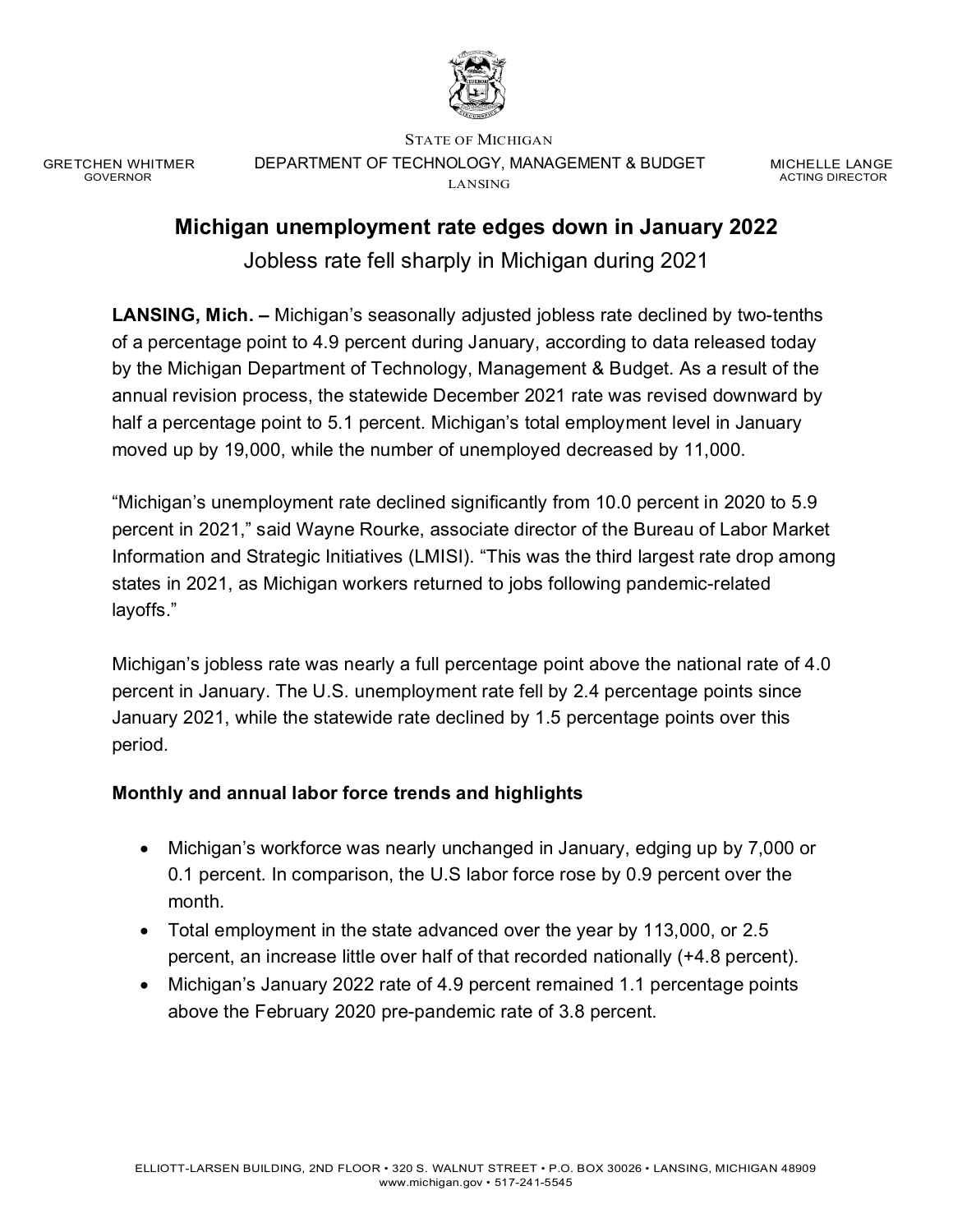# **Michigan Labor Force Estimates**

Seasonally Adjusted

(Data in Thousands)

|                          | Jan.  | Dec.  | Jan.  | Over the Month |            | Over the Year  |            |
|--------------------------|-------|-------|-------|----------------|------------|----------------|------------|
|                          | 2022  | 2021  | 2021  |                |            |                |            |
|                          |       |       |       | <b>Numeric</b> | Percent    | <b>Numeric</b> | Percent    |
| Civilian                 | 4,795 | 4,788 | 4,756 | $\overline{7}$ | 0.1%       | 39             | 0.8%       |
| Labor Force              |       |       |       |                |            |                |            |
| Employed                 | 4,562 | 4,543 | 4,449 | 19             | 0.4%       | 113            | 2.5%       |
| Unemployed               | 234   | 245   | 307   | $-11$          | $-4.5%$    | $-73$          | $-23.8%$   |
| <b>Unemployment Rate</b> | 4.9   | 5.1   | 6.4   | $-0.2$         | <b>XXX</b> | $-1.5$         | <b>XXX</b> |

### **Michigan's 2021 annual average labor force data**

Michigan's annual average jobless rate in 2021 of 5.9 percent fell a significant 4.1 percentage points below the 2020 average. The decline in the rate over the year reflected recalls of workers since massive pandemic-related layoffs in mid-2020.

#### **Annual average trends and highlights**

- Despite the improvement in unemployment trends in 2021, Michigan's annual average workforce fell 1.4 percent below 2020 levels.
- Annual average employment in the state rose by 134,000, or 3.1 percent, during 2021.
- The number of Michigan unemployed dropped by over 200,000 in 2021, but remained 77,000, or 37.9 percent, above the 2019 annual average unemployment level.

#### **Detroit metro area unemployment rate declines in January**

The Detroit-Warren-Dearborn Metropolitan Statistical Area's (MSA) seasonally adjusted jobless rate receded by 0.2 percentage points to 5.1 percent over the month. The Detroit MSA December rate was revised upwards by a tenth of a percentage point during the annual revision process to 5.3 percent. Employment advanced by 11,000 during January, while unemployment decreased by 5,000, resulting in a solid workforce gain of 6,000 over the month.

The Detroit MSA jobless rate fell significantly by 2.0 percentage points since January 2021. Employment rose by 81,000, and total unemployment dropped by 40,000.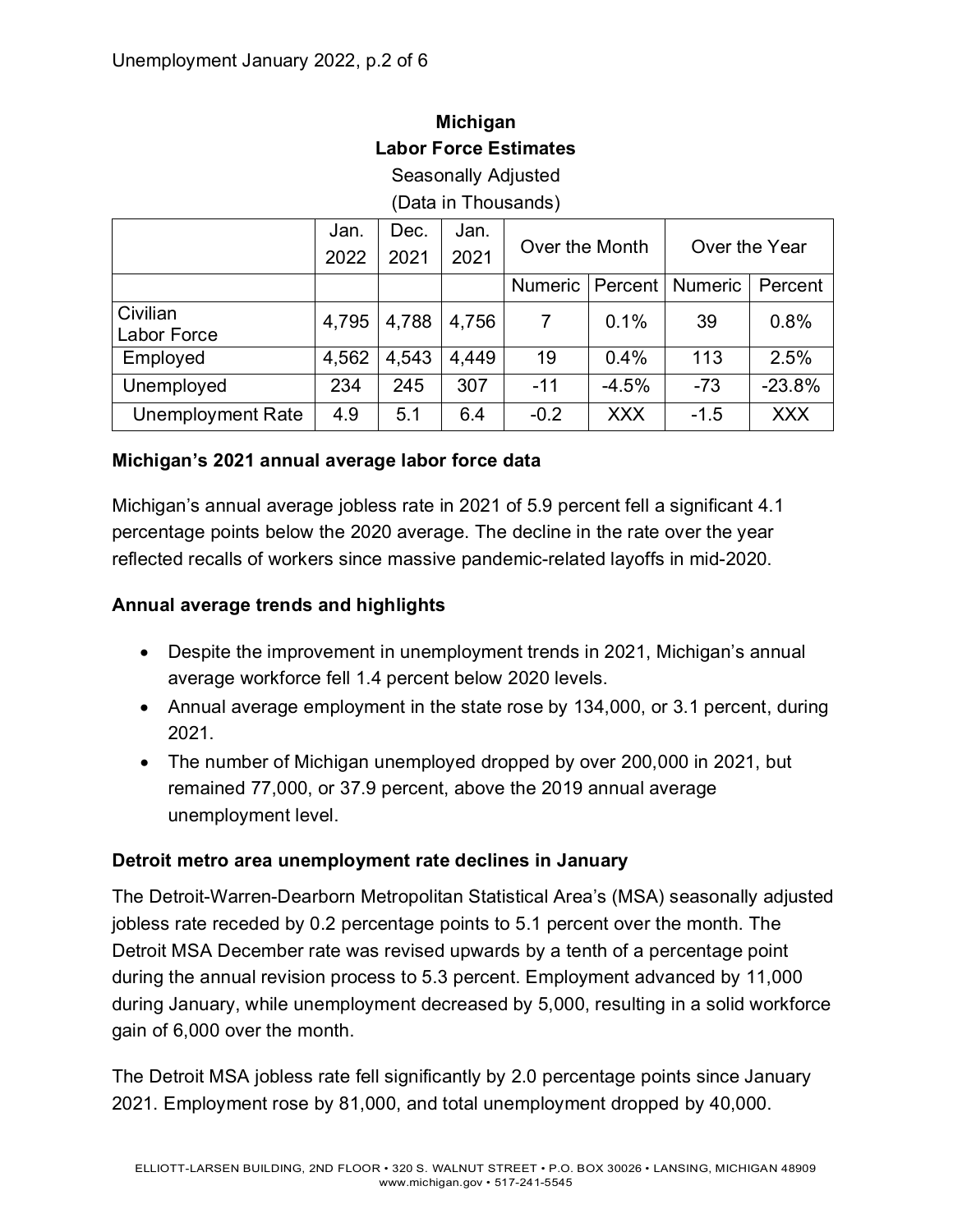#### **Detroit-Warren-Dearborn MSA Labor Force Estimates** Seasonally Adjusted

|                    | Jan.  | Dec.  | Jan.  | Over the Month |            |               |            |
|--------------------|-------|-------|-------|----------------|------------|---------------|------------|
|                    | 2022  | 2021  | 2021  |                |            | Over the Year |            |
|                    |       |       |       | <b>Numeric</b> | Percent    |               |            |
| Civilian           | 2,132 | 2,126 | 2,091 | 6              | 0.3%       | 41            | 2.0%       |
| <b>Labor Force</b> |       |       |       |                |            |               |            |
| Employed           | 2,024 | 2,013 | 1,943 | 11             | 0.5%       | 81            | 4.2%       |
| Unemployed         | 108   | 113   | 148   | $-5$           | $-4.4%$    | $-40$         | $-27.0%$   |
| Unemployment Rate  | 5.1   | 5.3   | 7.1   | $-0.2$         | <b>XXX</b> | $-2.0$        | <b>XXX</b> |

(Data in Thousands)

## **Detroit MSA annual average labor force trends**

The Detroit metro region's 2021 annual average jobless rate was 6.2 percent, substantially below the 2020 annual average rate of 11.5 percent. The 2021 Detroit MSA unemployment rate was three-tenths of a percentage point above the statewide annual rate.

## **Michigan payroll jobs increase in January**

The monthly survey of employers recorded a total nonfarm job gain of 11,000, or 0.3 percent, in January, resulting in an employment total of 4,300,000.

Job changes in some industries were minor over the month, and the largest over-themonth job addition occurred in leisure and hospitality (+6,000).

#### **Industry employment trends and highlights**

- Total payroll jobs rose by 217,000, or 5.3 percent, over the year. Despite this, nonfarm employment remained 153,000, or 3.4 percent, below the February 2020 pre-pandemic level.
- Jobs in the state's professional and business services sector were little changed in January but have rebounded by a strong 5.2 percent over the past year.
- The largest over-the-year employment gain occurred in the state's leisure and hospitality industry (+118,000), as workers returned to jobs in the restaurant industry. However, leisure and hospitality jobs remain over 36,000 below prepandemic levels.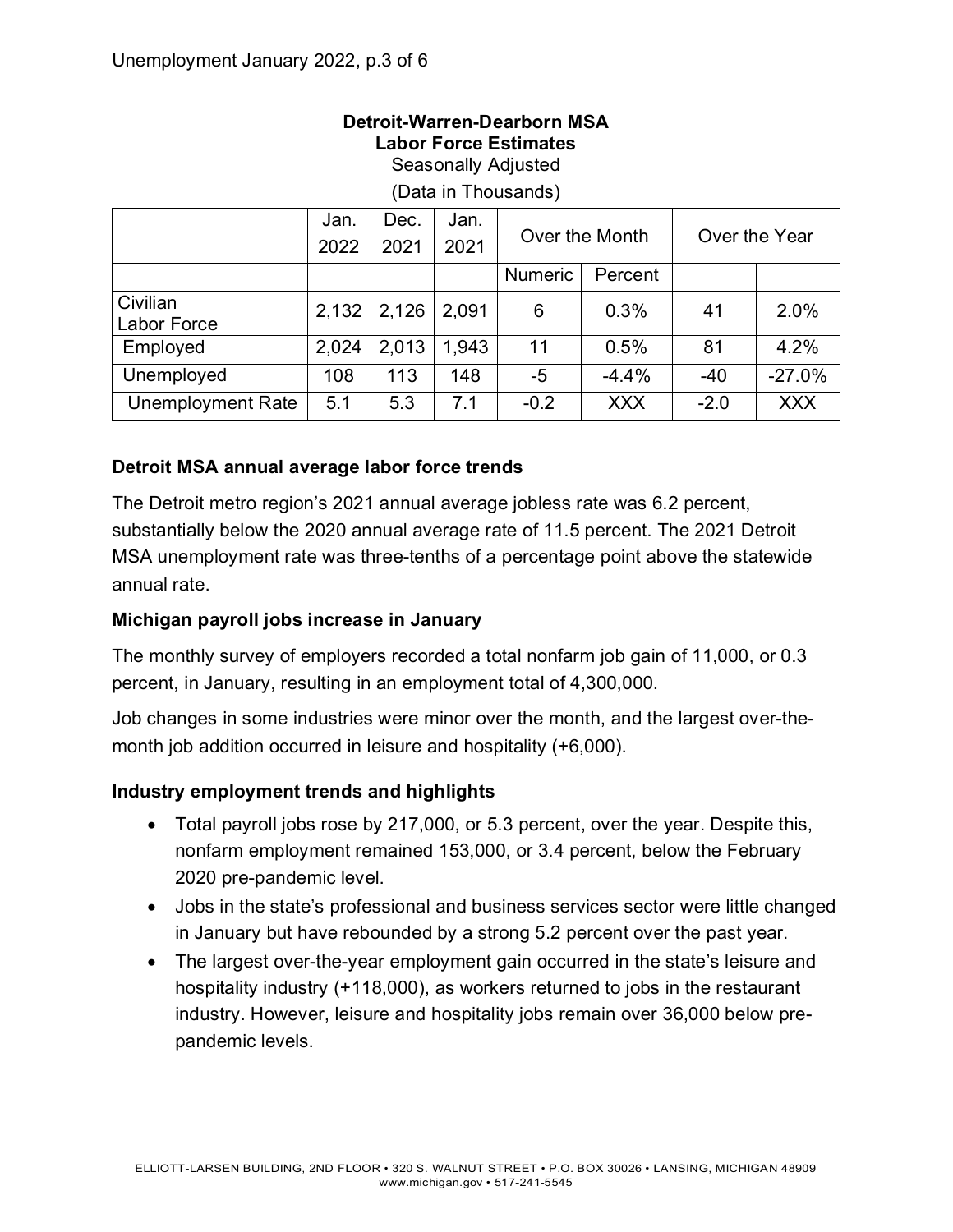Trade,

**Transportation** Equipment

# **Michigan Payroll Employment Estimates**

Seasonally Adjusted

|                              |        |       | (Data in Thousands) |                |         |                                       |         |
|------------------------------|--------|-------|---------------------|----------------|---------|---------------------------------------|---------|
|                              | Jan.** | Dec.* | Jan.*               |                |         | Over the Month***   Over the Year *** |         |
|                              | 2022   | 2021  | 2021                |                |         |                                       |         |
|                              |        |       |                     | <b>Numeric</b> | Percent | Numeric                               | Percent |
| <b>Total Nonfarm Payroll</b> | 4,300  | 4,289 | 4,083               | 11             | 0.3%    | 217                                   | 5.3%    |
| Jobs                         |        |       |                     |                |         |                                       |         |
| <b>Natural Resources</b>     | 8      |       |                     | $\overline{0}$ | 2.7%    |                                       | 11.9%   |
| and Mining                   |        |       |                     |                |         |                                       |         |
|                              |        |       |                     |                |         |                                       |         |

Construction 179 180 173 -1 -0.3% 6 3.6% Manufacturing | 597 | 597 | 587 | 0 | 0.0% | 11 | 1.8%

189 189 184 0 -0.1% 5 2.7%

Transportation, and **Utilities** 792 788 772 4 0.5% 20 2.6% Retail Trade 1455 | 452 | 447 | 3 | 0.7% | 8 | 1.9% Information 53 53 50 0 -0.8% 3 6.0% Financial Activities | 234 | 233 | 231 | 1 | 0.3% | 3 | 1.3% Professional and Business Services <sup>651</sup> <sup>653</sup> <sup>619</sup> -2 -0.3% <sup>32</sup> 5.2% Education and Health **Services** 650 650 648 651 3 0.4% 0 0.0% Leisure and  $\frac{25.5615 \text{ and } 20\%}{299}$  393  $281$  6 1.5% 118 42.0% Other Services 160 159 147 1 0.8% 13 8.6% Government 1 578 579 567 -1 -0.2% 11 1.9%

\* Revised data for December 2021 and January 2021

\*\* Preliminary data for January 2022

\*\*\* Change calculated using unrounded data

(more)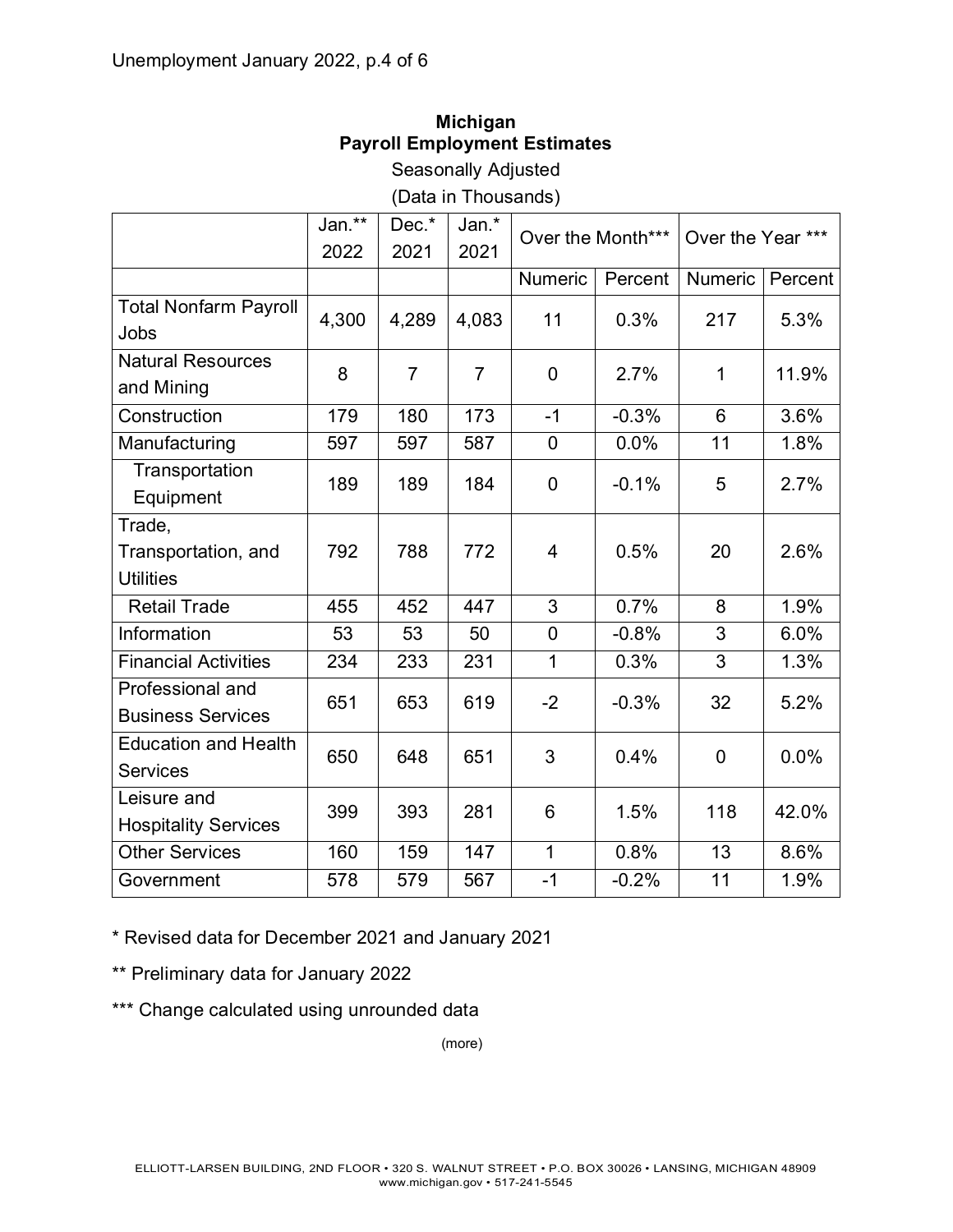| <b>Manufacturing</b> |                                               |            |            |                |                |                |               |  |  |  |  |
|----------------------|-----------------------------------------------|------------|------------|----------------|----------------|----------------|---------------|--|--|--|--|
|                      | Jan.                                          | Dec.       | Jan.       |                | Over the Month |                | Over the Year |  |  |  |  |
|                      | 2022                                          | 2021       | 2021       | <b>Numeric</b> | Percent        | <b>Numeric</b> | Percent       |  |  |  |  |
| Average              |                                               |            |            |                |                |                |               |  |  |  |  |
| Weekly               | \$1018.74                                     | \$987.93   | \$947.41   | 30.81          | 3.1%           | 71.33          | 7.5%          |  |  |  |  |
| Earnings             |                                               |            |            |                |                |                |               |  |  |  |  |
| Average              |                                               |            |            |                |                |                |               |  |  |  |  |
| Weekly               | 41.9                                          | 41.3       | 41.4       | 0.6            | 1.6%           | 0.5            | 1.2%          |  |  |  |  |
| <b>Hours</b>         |                                               |            |            |                |                |                |               |  |  |  |  |
|                      | <b>Transportation Equipment Manufacturing</b> |            |            |                |                |                |               |  |  |  |  |
|                      | Jan.                                          | Dec.       | Jan.       | Over the Month | Over the Year  |                |               |  |  |  |  |
|                      | 2022                                          | 2021       | 2021       | <b>Numeric</b> | Percent        | <b>Numeric</b> | Percent       |  |  |  |  |
| Average              |                                               |            |            |                |                |                |               |  |  |  |  |
| Weekly               | \$1,316.76                                    | \$1,370.20 | \$1,248.13 | $-53.44$       | $-3.9%$        | 68.63          | 5.5%          |  |  |  |  |
| Earnings             |                                               |            |            |                |                |                |               |  |  |  |  |
| Average              |                                               |            |            |                |                |                |               |  |  |  |  |
| Weekly               | 43.1                                          | 46.5       | 44.6       | $-3.4$         | $-7.3%$        | $-1.5$         | $-3.3%$       |  |  |  |  |
| <b>Hours</b>         |                                               |            |            |                |                |                |               |  |  |  |  |

# **Michigan Hours and Earnings for Production Workers** Seasonally Adjusted